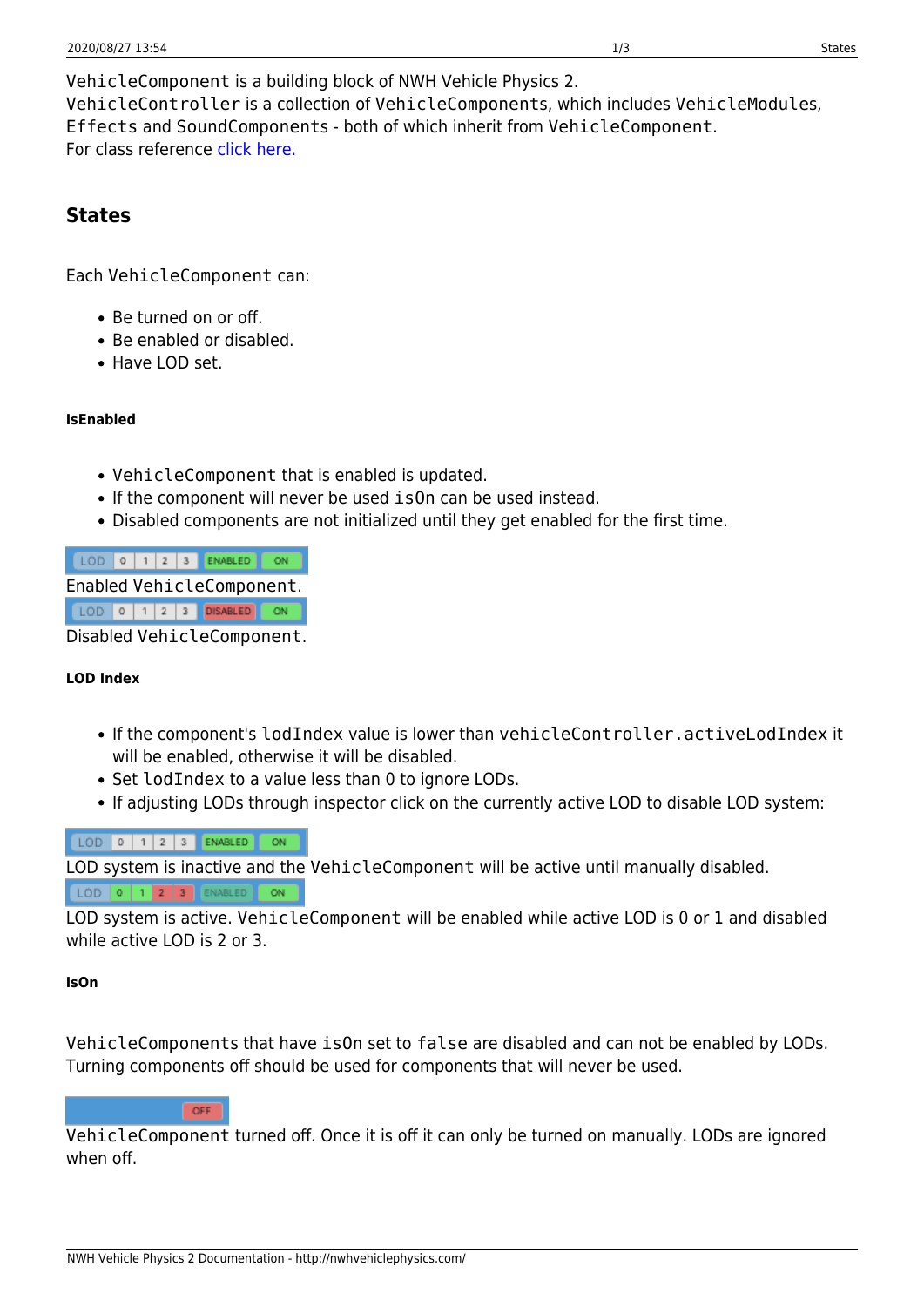# **State Diagram**

### [Diagram below demonstrates how a](http://nwhvehiclephysics.com/lib/exe/detail.php/NWH/VehiclePhysics2/pasted/20200315-185950.png?id=NWH%3AVehiclePhysics2%3AVehicleComponent) VehicleComponent determines if it should be updated:



### **State Bar**

[Each](http://nwhvehiclephysics.com/lib/exe/detail.php/NWH/VehiclePhysics2/pasted/20200315-183627.png?id=NWH%3AVehiclePhysics2%3AVehicleComponent) VehicleComponent has a state bar which is visible in play mode:



This is where the state of the VehicleComponent can be checked and changed. Note that changing the state through state bar only affects runtime values and will revert after exiting play mode. The state bar is intended for previewing the current state and testing different values during run-time. For persistent state check StateSettings.